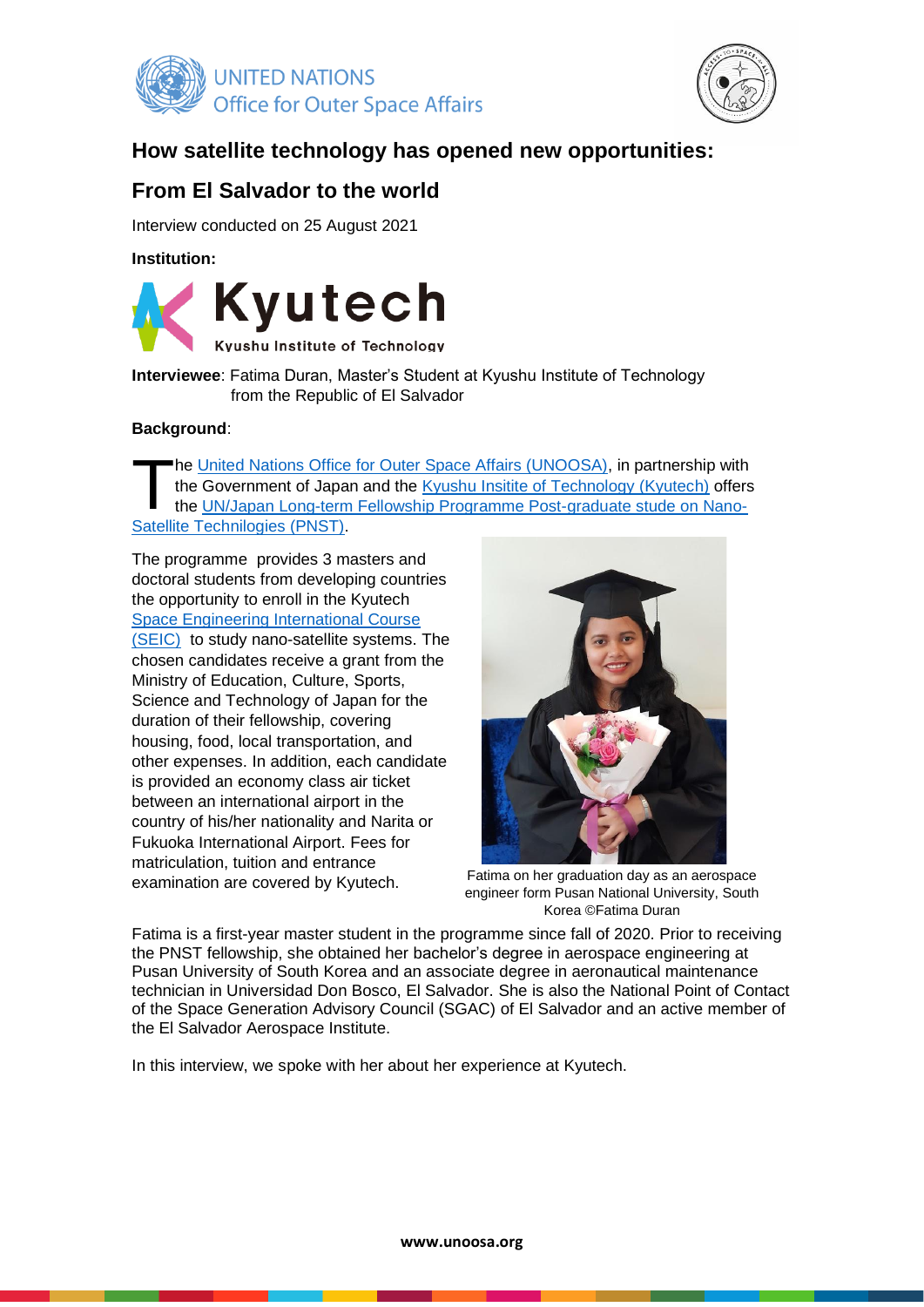



#### **Interview:**

**How did you learn about the PNST fellowship and where were you at the time in your studies and career?**



Flight Dynamics practice on a CTWS flight design training airplane ©Fatima Duran



With Dr. Gwang Rae Cho, President of KARI for participating in the 2017 International Space Training ©KARI



Group of attendees of the 2017 International Space Training at Daejeon ©KARI

have always been interested in aerospace engineering. However, since there was no university that taught aerospace engineering in have always been interested in aerospace<br>engineering. However, since there was no<br>university that taught aerospace engineering<br>En Salvador at that time, I studied aeronautics first in my country, at Universidad Don Bosco. With that experience, I moved to South Korea to obtain my bachelor's degree in Pusan National University. In South Korea, not only did I have the opportunity to study aerospace engineering at university, but I had the privilege to take part in the 2017 International Space Training that was conducted by the Korean Aerospace Research Institute (KARI). KARI invites delegates from developing countries to this programme and I was very fortunate to be given this opportunity. It was a wonderful 2-week course to gain theoretical training about remote sensing and GEO satellite technology, have the chance to participate in technical visits to actual testing facilities in KARI's headquarters and Naro Space Center, and visit Korean space-related start-ups and companies. I learned intensively on how space technology can be used to help developing countries from various perspectives.

While I was in South Korea, I heard about PNST from the El Salvador Aerospace Institute -a nongovernmental organization in El Salvador which develops space related educational projects to stimulate the space community in El Salvador. When I heard about PNST, I was very excited but very nervous, since you can tell from the information provided how competitive the programme must be… but I put together my application and here I am!

# **How did PNST change your education/career path? What opportunities did it unlock for you?**

We participate in satellite projects that allows us to gain practical experience through hands-on activities and by applying the knowledge we learned in class.

erospace engineering requires knowledge that it is not covered in aeronautic engineering, such as space **A** erospace engineering requires<br>
knowledge that it is not covered in<br>
systems, space environment and other topics, which are covered in the detailed curriculum that Kyutech offers. The best part of the PNST programme is that we pariticpate in satellite projects that allow us to gain practical experience through hands-on activities and by applying the knowledge we learned in class. I am currently assigned to 2 satellite projects.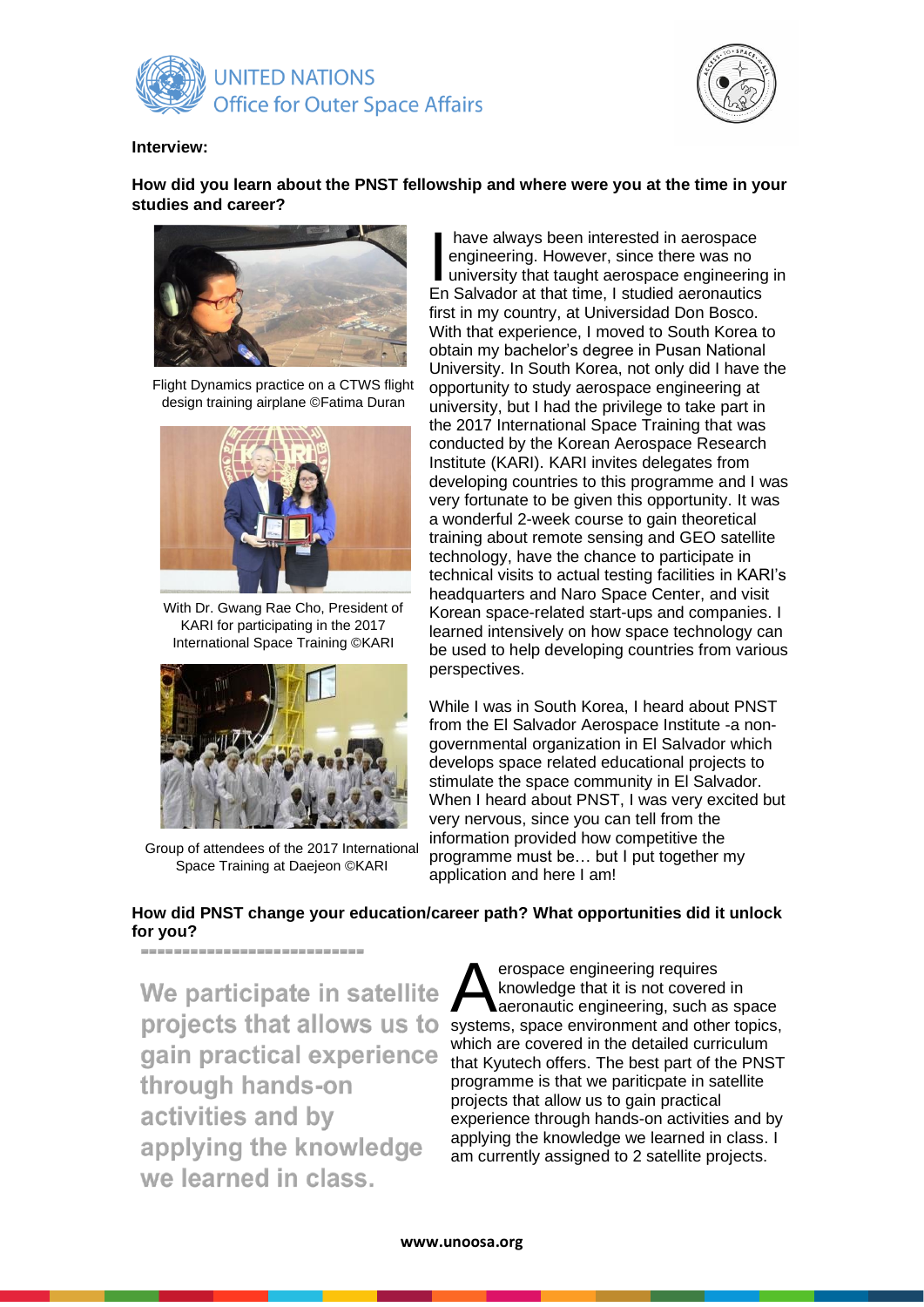



For one, I will be working on the ground station operations, sending uplink command signals to the satellite, gathering and analyzing the data that it provides. For the other, we are still in the phase of defining the mission. I am lucky to be able to work on 2 projects at different life cycle stages, since it brings me more perspectives from distinctive scopes.

#### **How has COVID-19 impacted your experience?**

n the beginning of the academic year, I was not able to travel to Japan due In the beginning of the academic year,<br>I was not able to travel to Japan due<br>to COVID-19 restrictions, which forced<br>me to take online classes from El me to take online classes from El Salvador. Having classes and meetings with a different time zone was difficult and it cost me the chance to be assigned to a satellite project earlier in the life cycle. However, I was finally able to move to Japan in January 2021 and am catching up with my studies and the members of the lab.



Meeting with Kyutech students, staff and Dr. Javier Stober from MIT Media Lab ©Esteban Fretes

Even with COVID-19, there were activities that enabled us to network virtually with professionals in the space domain, such as online guest seminars. We had weekly and monthly seminars with guest speakers from industry, governmental/non-governmental institutes, and academia from all over the world. We were able to learn about various topics such as space law from UNOOSA. This has also expanded my knowledge and interest in space.



Terminal (GST) ©Pooja Lepcha



Long Range (LoRa), a new technique for satellite and ground **M** y research topic is the utiliz<br>Long Range (LoRa), a nev<br>communication. LoRa has various advantages such as enabling long range communication with low energy consumption and low costs compared to other similar technologies, which makes it very attractive for its applications to the Internet of Things (IoT).

LoRa can be used in a variety of IoT sensors, such as the ones used for agriculture, to develop aggregation systems for watering the field, measuring temperature and so on. LoRa devices can be installed in remote areas where it is hard to have costly and large ground stations, for surveillance and land monitoring. It is beneficial that it requires less maintenance, so operators do not have to constantly be present, like for ground stations. For one of my satellite projects, we are developing a LoRa receiver to install as

part of the payload. (Top) 400/433MHz LoRa receiver. Simplified version of the LoRa receiver on board the KITSUNE satellite ©Fatima Duran (Bottom) Checking communication between the LoRa receiver and Ground Sensor

# **What are you focusing on in your current studies at Kyutech?**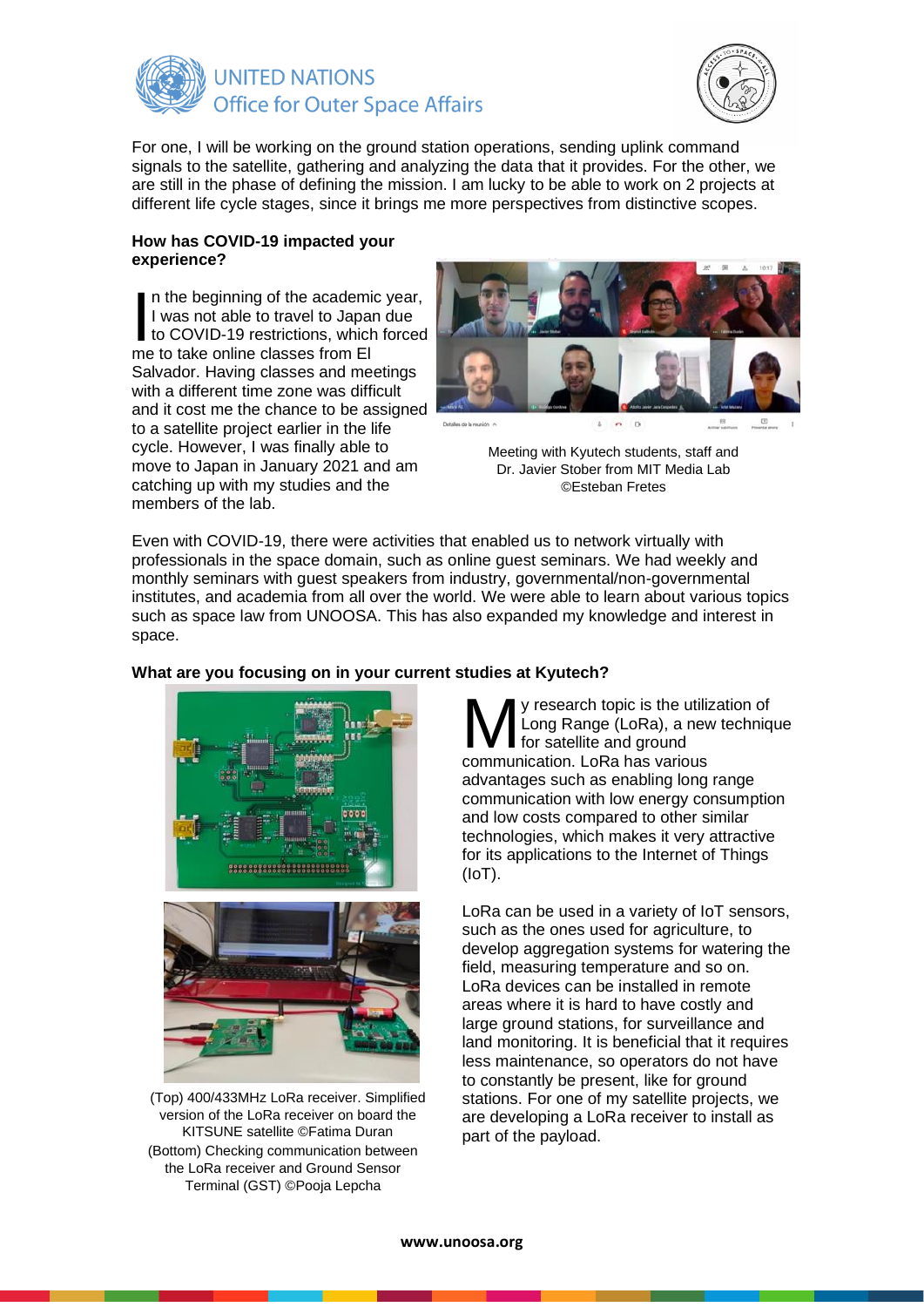

![](_page_3_Picture_1.jpeg)

## **What do you think is a distinctive feature of the Kyutech fellowship?**

here are many things that I have already mentioned, but I also want to emphasize 2 amazing points of PNST. There are many things that I have<br>already mentioned, but I also want to<br>emphasize 2 amazing points of PNS<br>The first is the experience of completing a whole life cycle of a satellite (definition, design, development, testing, utilization, and operation). Although in the satellite project team, you oversee a specific subsystem, in the meetings with the colleagues, you get insights of what other members of the team are doing and get to learn about the different subsystems at the same time. This helps to understand the various aspects of realizing a satellite.

The second point is the international network and support that you gain by becoming part of the Kyutech family. You spend a lot of time with your colleagues and they become friends for life. In the satellite project, you are usually paired up with a mentor who helps you get through each step of the process. Moreover, there is a strong support system with open-minded professors, staff members and fellow students that are always willing to help you. In addition, the Space Engineering International Course (SEIC) is truly international and interdisciplinary, with students from diverse backgrounds and numerous countries from around the globe. By working with them, you will get to learn about different cultures and get a lot of information about the many space-related activities in each region. With the strong friendships you build with the fellow students and staff, it expands the chances of cooperation in the future after you have graduated from Kyutech, and this is what we see from alumnae. There is also a strong push for gender diversity at Kyutech.

I truly feel that Kyutech brings the world into vour hands.

------------------------------

![](_page_3_Picture_6.jpeg)

With fellow classmates after the end of the Ham Radio Test, which is needed to operate the Ground Station at Kyutech ©Fahd Moumi

![](_page_3_Picture_8.jpeg)

With mentor and fellow PNST student from Bhutan ©Pooja Lepcha

There are many successful female students, tutors, and staff that you can look up to and ask for support from. I truly feel that Kyutech brings the world into your hands.

## **What are your next steps in your education/career?**

My goal is to help El **Salvador** develop space capacities.

--------------------------

y goal is to help El Salvador develop space capacities. The country may not have the necessary institutes and  $\Box$  policies in place, but the demand is growing. I hope to **V** goal is to help El Salvador develop space capacities.<br>The country may not have the necessary institutes and policies in place, but the demand is growing. I hope to realize my goal not only in the field of space technol to support policy making. There are many Salvadorians that are taking part in space related activities and, I would like to work with them to share the knowledge, expand the network and organize more dedicated space projects within the country.